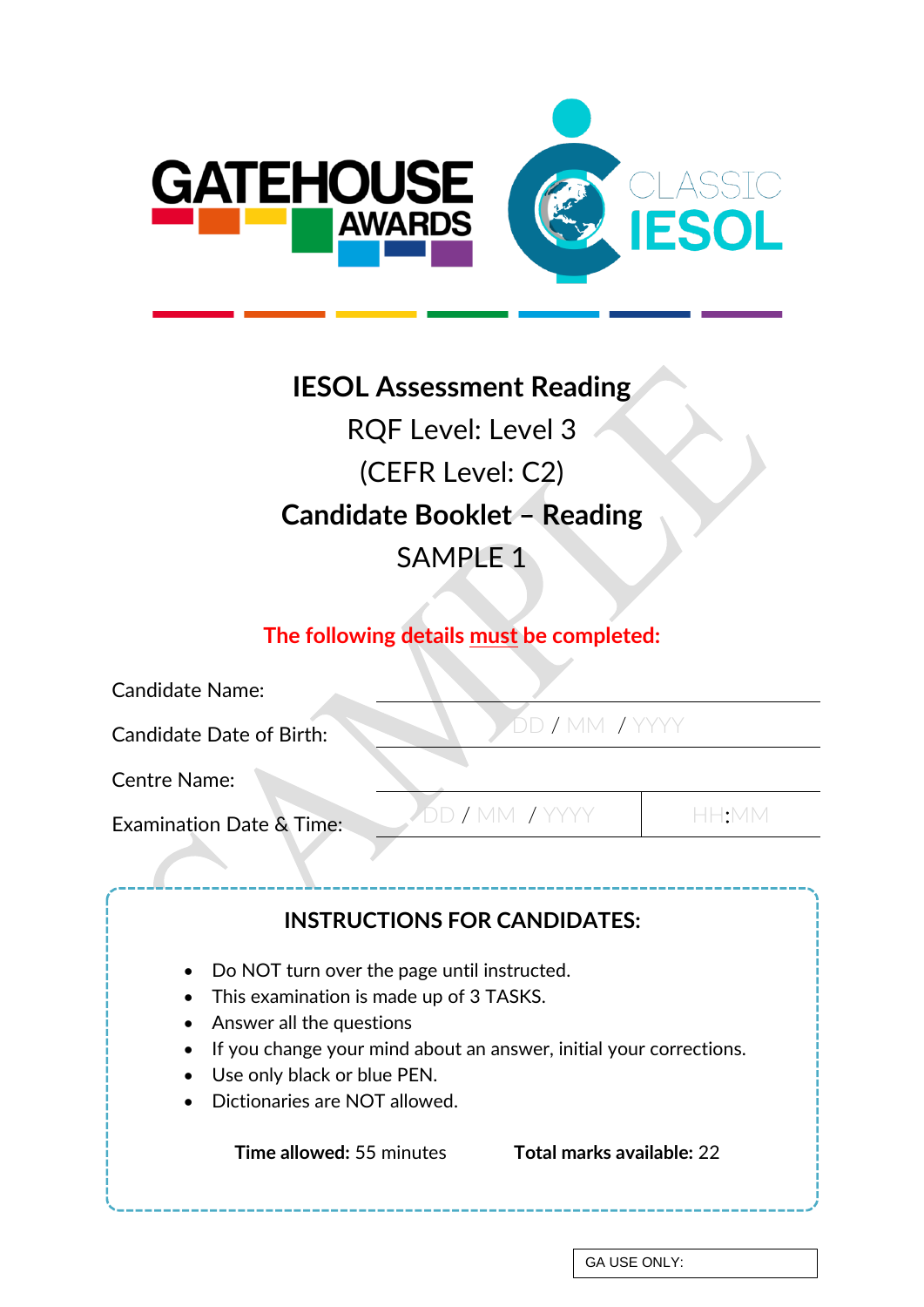



# **Reading Task 1**

**Read the article and circle the best option to complete the text – a, b, c, or d. An example has been done for you.**

# **Fear of wrong social priorities**

I am a scientist. I design and construct robots. Being a **0)\_\_\_\_\_,** though, doesn't absolve me of my humanity. I must, at some level, reconnect with my hopes and fears. As a moral and political being, I have to consider the potential **1)\_\_\_\_\_** of my work and its potential effects on society.

As researchers, and as a society, we have not yet come up with a clear idea of what we want robots to do or become. In part, of course, this is because we don't yet know what they are capable of. But we do need to decide what the desired **2)\_\_\_\_\_** of advanced robotics is.

One big area people are paying attention to is employment. Robots are already doing physical work like welding car parts together. One day soon they may also do cognitive tasks we once thought were uniquely human. Self-driving cars could replace taxi drivers; self-flying planes could replace pilots. **3)\_\_\_\_\_** getting medical aid in an emergency room staffed by potentially overtired doctors, patients could get an examination and diagnosis from an expert system with instant access to all the medical knowledge ever collected – and get surgery performed by a tireless robot with a perfectly steady "hand." Legal advice could come from an all-knowing legal 4)  $\qquad$ ; investment advice could come from a market-prediction system.

Perhaps one day, all human jobs will be done by machines. Even my own job could be done faster, by a large number of machines tirelessly researching how to make even smarter machines.

In our current society, automation pushes people out of jobs, making the people who own the **5)\_\_\_\_\_** richer and everyone else poorer. That is not a scientific issue; it is a political and socioeconomic problem that we as a society must solve. My research will not change that, though my political self – together with the rest of humanity – may be able to create circumstances in which robots become broadly beneficial instead of increasing the **6)\_\_\_\_\_** between the one percent and the rest of us.

| Example: | a) cientist    | b) person       | c) robot          | d) constructor    |
|----------|----------------|-----------------|-------------------|-------------------|
| 1.       | a) reasons     | b) implications | c) examples       | d) influences     |
| 2.       | a) profit      | b) cost         | c) cause          | d) function       |
| 3.       | a) Despite     | b) Instead of   | c) As a result of | d) In addition to |
| 4.       | a) person      | b) job          | c) form           | d) database       |
| 5.       | a) properties  | b) machines     | c) land           | d) data           |
| 6.       | a) discrepancy | b) number       | c) status         | d) benefits       |

(6 marks)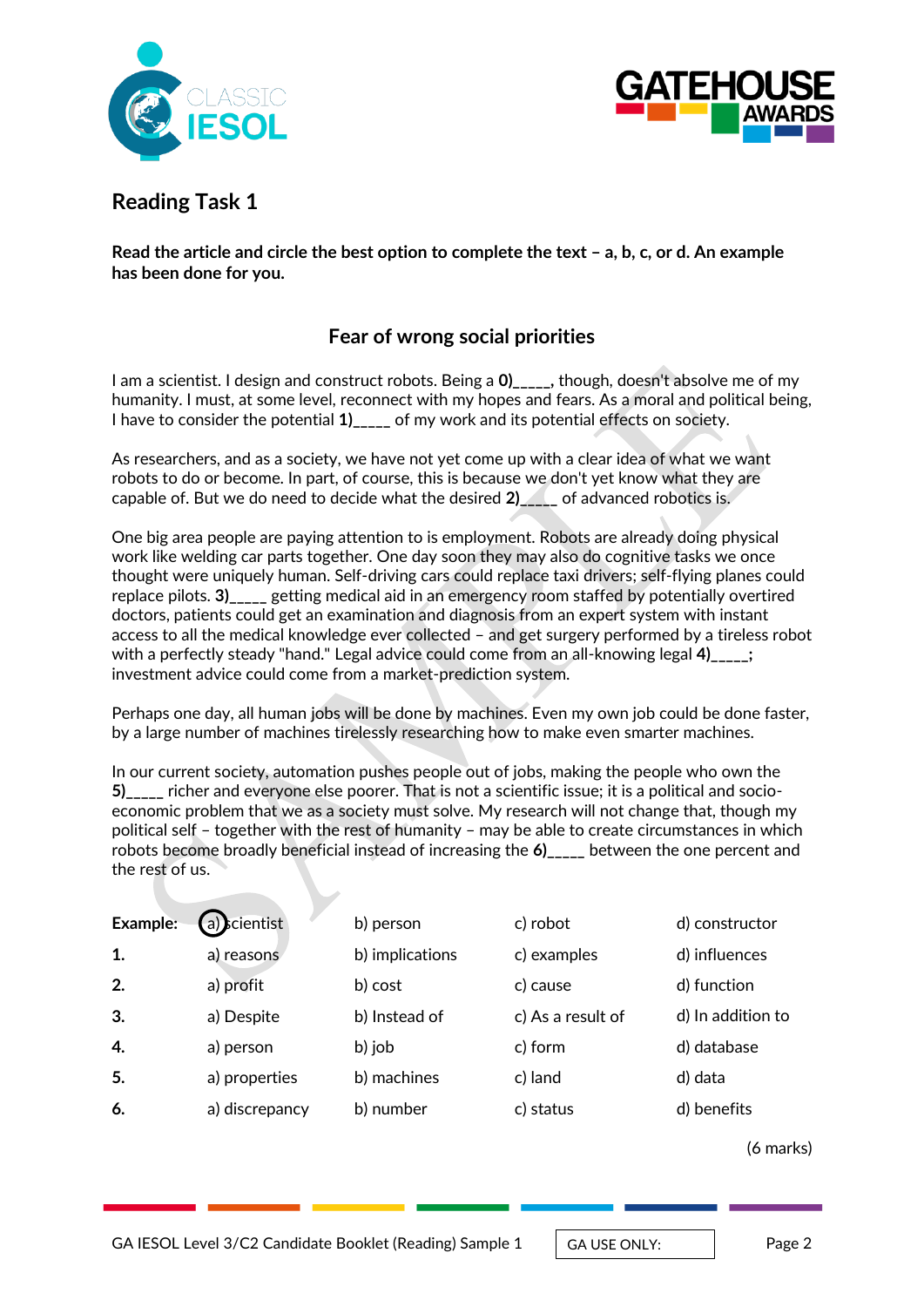



**Reading Task 2**

**Read the text and answer the questions below. Circle the correct option, a, b, c, or d. An example has been done for you.**

# **Super-Nutritious Fruit and Vegetables**

To all the reasons you might choose to grow one vegetable variety over another appearance, flavour, yield, pest resistance, or regional adaptation - now you can add enhanced nutrition. The vegetables you'll read about here aren't just good for you. They've been bred to be better for you.

As nutrition research makes clearer each year, good foods are the best way to supply nutrients to our bodies. So naturally a vegetable's nutrient content is becoming an important measure of its value. Research is also showing that fruits and vegetables provide us with important disease-fighting chemicals. So it makes sense that plant breeders would focus on making vegetables even healthier. Needless to say, home gardeners are best positioned to take advantage of these breeding advances. None of these varieties are any more difficult to cultivate than older ones and most are readily available.

Researchers have gradually increased carotene levels over the years, says Phil Simon, a plant geneticist at the University of Wisconsin, Madison. As recently as 1980, a typical hybrid carrot had 80 to 100 parts per million (ppm) of carotene. New high-carotene varieties have twice as much and breeders are testing varieties that have up to 480 ppm. Although dark leafy greens, sweet potatoes and winter squash are all good sources of carotene, carrots are the champs. If these carotene-rich carrots were widely available the positive impact would be immense. People rely on carrots for most of their dietary vitamin A. "With some standard varieties you'd have to eat 1 to 2 pounds of carrots a day to meet your dietary needs," Simon points out. "By comparison, you only need to consume as little as half a carrot of a high-carotene variety to meet your dietary need."

By the way, don't worry about eating too many carrots. While too much vitamin A in pill form can be harmful, you can't consume too much carotene. Your body just takes as much as it needs to make vitamin A and discards the rest (notable exceptions are babies and those individuals with an extra sensitivity to carotenoids: too many carrots can make their skin turn orange).

An unusually coloured, nutrient-enhanced, carrot will reach supermarkets in 2019. At Newtown University researchers have developed a purple-skinned, orange-cored carrot named 'BetaSweet', with carotene levels of 180 to 220 ppm. It will be test-marketed as pre-cut slices or "BetaBites". If you see them in the stores, give them a try and decide if you want to grow them; seeds will become available to home gardeners in 2020 or 2021.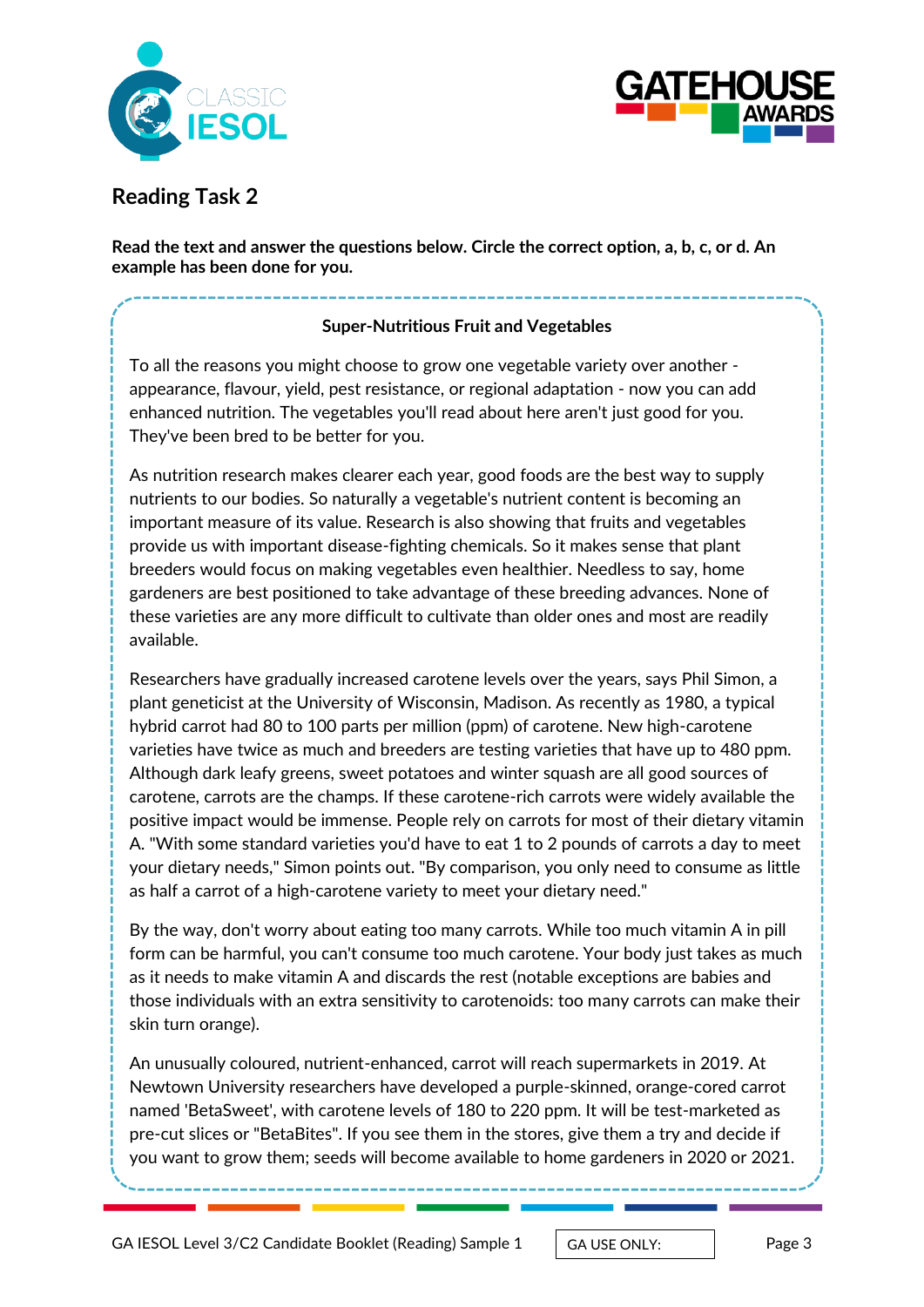



In the meantime, here are three high-carotene carrots you can grow now. The number of days until harvest after sowing seed is listed in parentheses.

**'Ingot'** (63 days). This 6- to 8-inch-long, blunt-ended, Nantes-type hybrid carrot has a sweet flavour. Its carotene levels are between 120 and 170 ppm.

**'Beta Champ'** (74 days). This Imperator-type hybrid has 10-inch-long tapered roots. It is great for juicing. Testing shows it consistently contains 150 to 270 ppm carotene.

**'Healthmaster'** (110 days). These large, 3-inch-diameter and 10-inch-long, hybrid Danvers-type carrots take a long season to mature but are sweet-tasting. Carotene levels are between 60 and 95 ppm - about 35 percent higher than levels in older, openpollinated Danvers varieties.

What about carrot flavour? Unfortunately, says Simon, when his team started selecting for high carotene levels it didn't simultaneously select for flavour. High-carotene carrots tend to also be high in turpenoids, a naturally occurring organic chemical that influences the scent, flavour and taste of a vegetable, which can make some carrots strong-tasting and bitter. "I'd have to say that the flavour of most of these high-carotene carrots is just average. But the genetics of the two characteristics are independent and there's no reason superior flavour can't be bred in." John Jones, vegetable breeder at Big Seeds in Mount Vernon, Washington, agrees. "I'm working on some material with over 250 ppm that will have great flavour and great eating quality."

Further to the vegetables that we eat, people need to consider the variety of fruit they consume. Though people are eating more fruit these days, more than half are the old standbys: bananas, apples and oranges. Yes, they're good for you - but you're missing out. "Different fruits provide an array of disease-fighting vitamins, minerals and antioxidants," says Joy Bauer, RD, author of Joy Bauer's Food Cures. In fact, broadening your horizons can measurably improve your health. Colorado State University nutritionists asked 106 women to eat 8 to 10 servings of produce daily for 8 weeks. Half the group chose from 18 different varieties, while the others ate the same 5 over and over again. Two weeks later, blood tests showed that the high-variety group reduced their rates of DNA oxidation, possibly making their bodies more resilient against disease; the other group had no change. 'We should all think about eating more figs, papaya, guavas and lychees, as these all have incredible health benefits,' Joy concluded.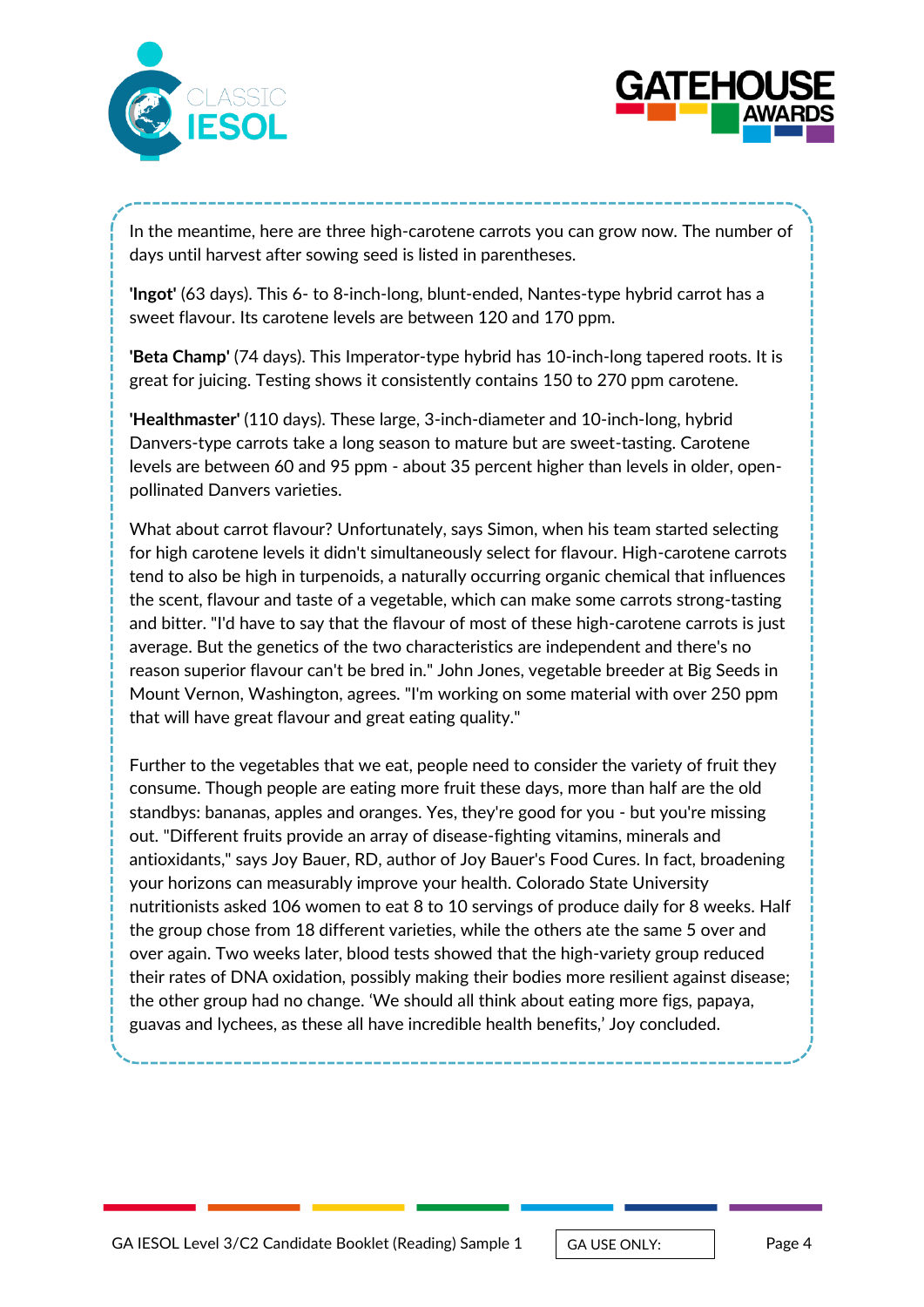



## **Example: What is the main reason for growing the vegetables described in the article?**

- a) They have a superior appearance.
- b) They produce a higher yield than traditional varieties.
- $\zeta$ c)) They have been specially created to have higher nutritional value.
- $\overline{d}$ ) They are more pest resistant.

## **1) Which of the following is true about the new types of vegetables?**

- a) Home gardeners requested that they were created.
- b) They are not available just yet.
- c) They will be the first vegetables to help humans fight diseases.
- d) They are no more difficult to grow than standard varieties.

#### **2) The level of carotene in carrots today is:**

- a) 80 to 100 parts per million (ppm).
- b) slightly above 80-100 parts per million (ppm).
- c) significantly above 80-100 parts per million (ppm).
- d) on average 4800 parts per million (ppm).

#### **3) Vitamin A:**

- a) is beneficial for humans in any amount.
- b) is safe regardless of its source.
- c) is usually safe in any amount if it comes from natural sources.
- d) usually lingers in the body of an average adult.

#### **4) A nutrient-enhanced carrot, BetaSweet:**

- a) will reduce the amount of carrots people consume by half.
- b) will look the same as a standard carrot.
- c) is likely to give your skin an orange tint.
- d) cannot yet be grown at home.

#### **5) The best seeds to plant if you want to grow carrots which are best for making drinks are:**

- a) BetaSweet
- b) Ingot
- c) Beta Champ
- d) Healthmaster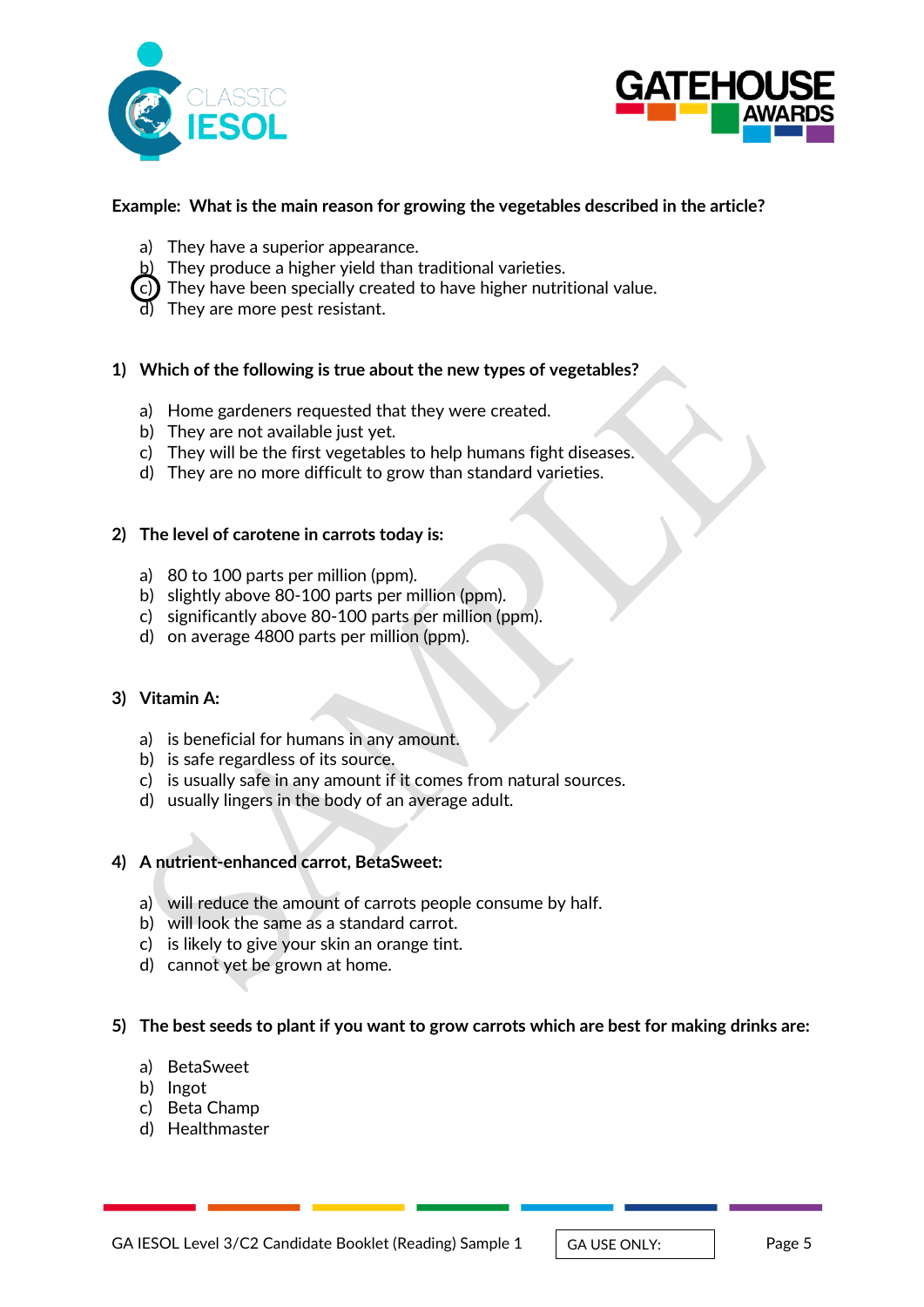



## **6) What is the main point about the flavour of the new carrots?**

- a) It could be improved in the future.
- b) Efforts have failed to improve the flavour.
- c) Turpenoids could be used to improve it.
- d) They are sweeter than standard carrots.

## **7) Research conducted at Colorado State University showed that:**

- a) only 18 varieties of fruit demonstrate clear health benefits.
- b) eating fewer than 8 servings of fruit a day will not benefit your health.
- c) increasing the variety of fruit consumed has potential health benefits.
- d) women's bodies are naturally more resilient against disease.

## **8) The writer's main reason for writing the article is to:**

- a) discourage people from eating genetically modified vegetables.
- b) explain the increasing popularity of eating carrots.
- c) recommend further research into hybrid carrots.
- d) provide an overview of innovation in fruit and vegetable production.

(8 marks)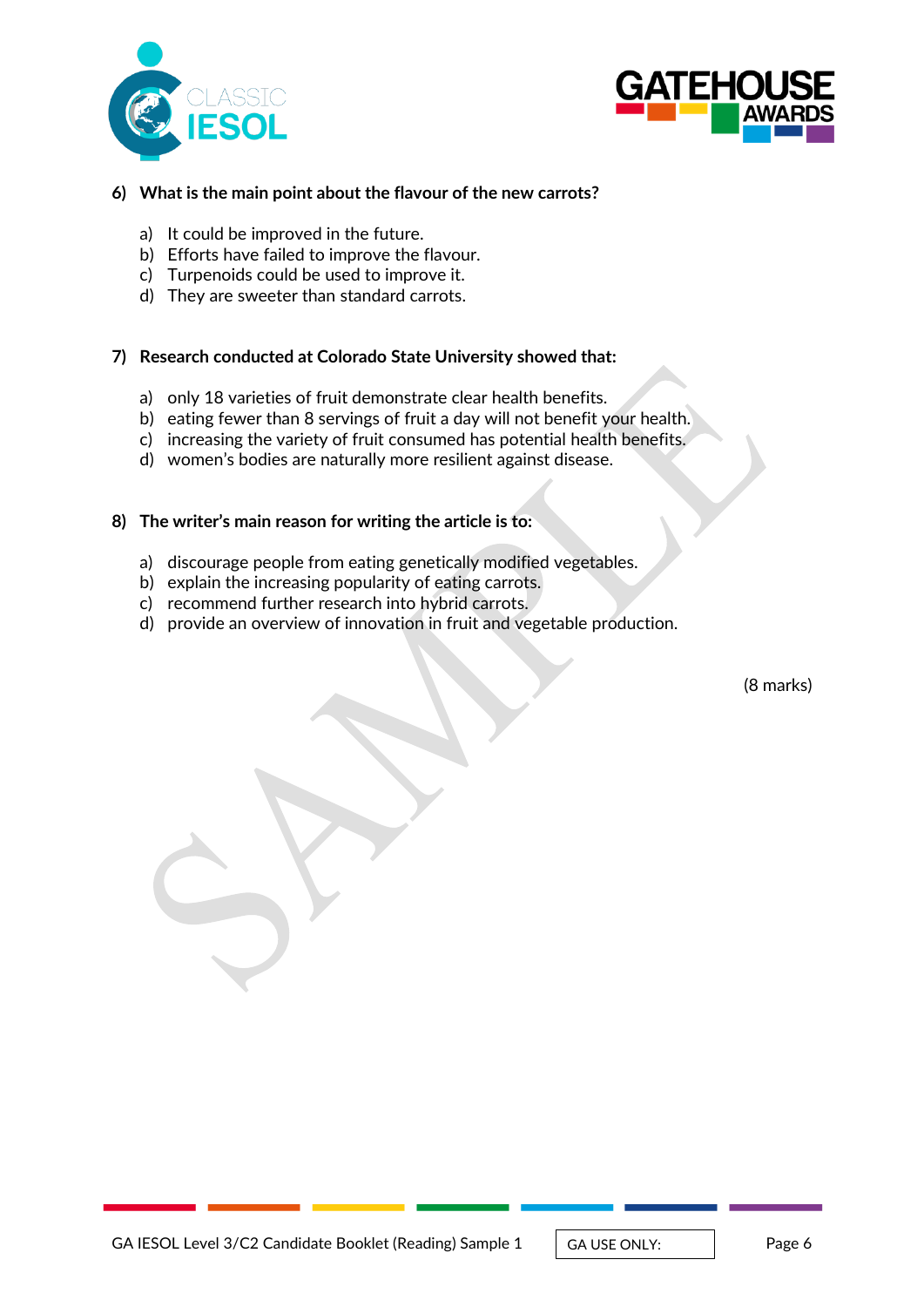



# **Reading Task 3**

**Read the four texts and answer the questions below by indicating which text each question relates to: A, B, C, or D.** 

**An example has been done for you.**

#### **Text A**

Back in 1945, the USSR discovered oil just off the coast of Azerbaijan. The problem was that, at the time, no one had ever built an offshore oil rig before, so if they wanted to tap that ocean-bottom booty, they had to figure out how to do it from scratch. Not to be deterred by minor considerations such as reason, the USSR went ahead and built a massive multiplatform oil rig right out there in the middle of the ocean. When even more oil was discovered right next door, they didn't bother with a whole new platform; they just retired a boat, bolted it to the existing platform and started working on it. The Russians continued in this fashion until they wound up with Oily Rocks, a giant city of oil workers, with over 120 miles worth of road built into the middle of the Caspian Sea.

Nowadays, Oil Rocks is pretty dilapidated. Most of its [300 kilometres of roadway have been](http://www.spiegel.de/international/world/exploring-the-crumbling-soviet-oil-platform-city-of-neft-dashlari-a-867055.html) [zoned off](http://www.spiegel.de/international/world/exploring-the-crumbling-soviet-oil-platform-city-of-neft-dashlari-a-867055.html) and are rusting into the sea. Today it's just about impossible to get up-to-date info on the place. Oil Rocks doesn't even appear on [Google Maps,](https://www.google.com.au/maps/place/40%C2%B012) and most media reports and photos come from their anniversary celebrations in 2009.

#### **Text B**

Miyake-jima is a small island off the coast of Japan untouched by tourists, despite the fact that it's only a few miles away from one of the densest populations in the world. But that's probably only because the whole thing is nature's chemical weapons factory. Miyake-jima is located at the base of an active volcano, but their chief concern isn't explosions, or lava, but the sulfuric gas that "frequently reaches lethal levels." And yes, people still live there full time, even during those times when you can't breathe the air. It's imperative that all citizens carry a gas mask with them at all times, since at any time, sirens may set off all across the island indicating fatal gas concentrations.

So why do people still live there? For science! Or, more accurately, for the money that science pays them! The Japanese government gives each resident a yearly paycheck just for existing where they shouldn't exist, in order to test the effects of constant sulfuric gas exposure on a stable population.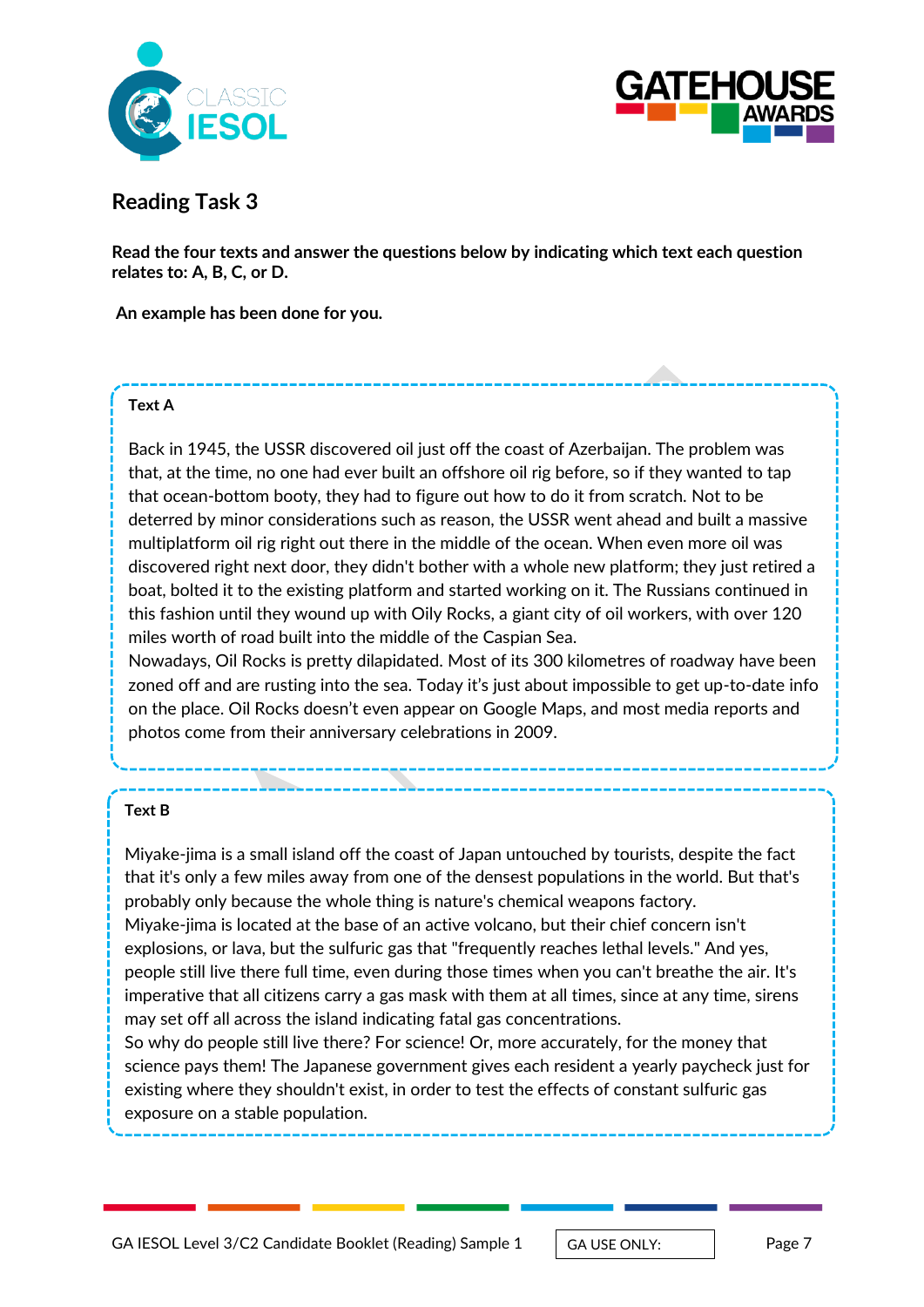



#### **Text C**

Who needs to visit rural England? Now the Chinese can get a feel of the British countryside in their backyard. Thames Town is an abandoned city in China, located about twenty miles outside of Shanghai. The city is an almost identical replication of the real thing in England. The town is even complete with English culture, such as a pub where you can order classic meals. However, Thames Town is almost completely deserted, yet regular visitors, such as newlyweds, often get wedding photos taken there. It could be the strange vibe of cookiecutter houses and perfect cobblestone streets. The town was built using five billion yuan and was completed in 2006. It was meant to help decrease the population in nearby Shanghai, but Thames Town boasts a population of about zero. Despite the lack of success, a similar town is being constructed near Beijing.

## **Text D**

You may have heard of dumpster diving – rifling through other people's rubbish in order to find some treasure. Yet, in Egypt, there is a Garbage City. Nestled in a pocket of Cairo, Manishiyat Naser is a city that flourishes on the profits made from rubbish. Residents here go through the garbage cans of Cairo's citizens and use it to build an economy. In Garbage City there is tons of rubbish, but no amenities. Plumbing, electricity, and a sewage system are nowhere to be found. Despite the poverty and lack of modern appliances, the people of Garbage City have a system of collecting rubbish. Some focus on plastic, others on paper, metal, etc. A glimmer of hope: seven beautiful churches that resemble caves serve as a monastery and a school.